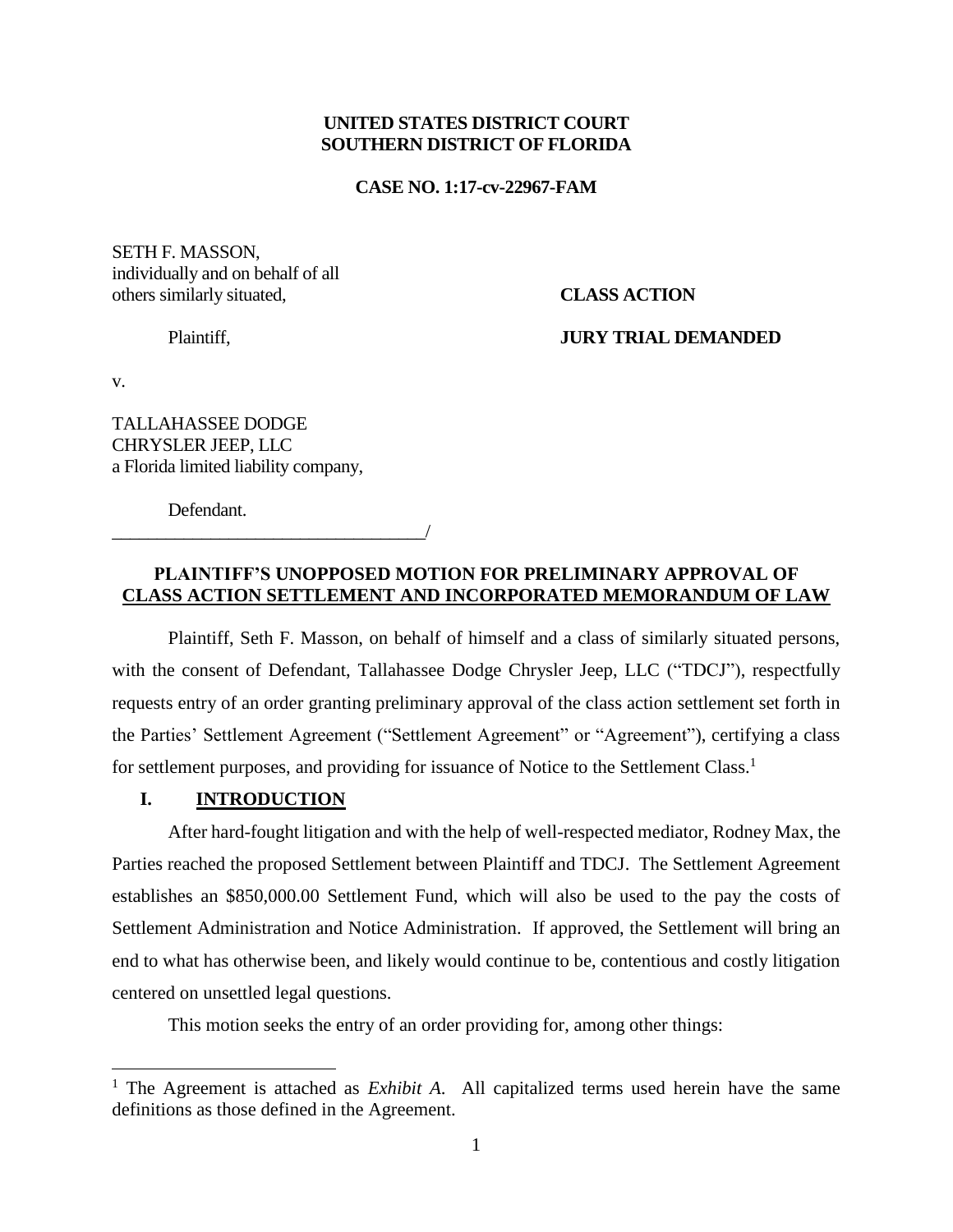- 1. Preliminary Approval of the Settlement;
- 2. Preliminary certification of a Settlement Class and appointment of the Plaintiff as Class Representative and Plaintiff's counsel as Class Counsel;
- 3. Approval of the Settlement Administrator, Notice Administrator and Escrow Agent;
- 4. Approval of the Notice program describing:
	- a. The Settlement and the Settlement Class members' rights with respect to the Settlement;
	- b. The proposed Release of claims;
	- c. Class Counsel's request for attorneys' fees and expenses, as well a Service Award for the Class Representative; and
	- d. The procedure for opting-out of or objecting to the Settlement
- 5. Approval of the Claims process; and
- 6. The scheduling of a Final Approval Hearing to consider Final Approval of the Settlement.

The Parties' proposed Settlement is exceedingly fair and well within the range of Preliminary Approval for several reasons. *See* Declaration of Jeff Ostrow ¶ 2, attached hereto as *Exhibit B*. First, it provides relief for Settlement Class Members where their recovery, if any, would otherwise be uncertain, especially given TDCJ's ability and willingness to continue its vigorous defense of the case. Second, the Settlement was reached only after first engaging in extensive pre-litigation discovery, formal discovery, and extensive arm's-length negotiations, including a full-day mediation session. Third, the Settlement was not conditioned on any amount of attorneys' fees for Class Counsel or Service Award for Plaintiff, which speaks to the fundamental fairness of the process. Ostrow Decl. ¶ 3.

For all of these reasons, and as further described below, Plaintiff respectfully requests that the Court preliminarily approve the Settlement.

## **II. BACKGROUND**

## **a. Facts**

The Telephone Consumer Protection Act, 47 U.S.C. § 227 ("TCPA"), and its implementing regulations were enacted by Congress and the Federal Communications Commission to "offer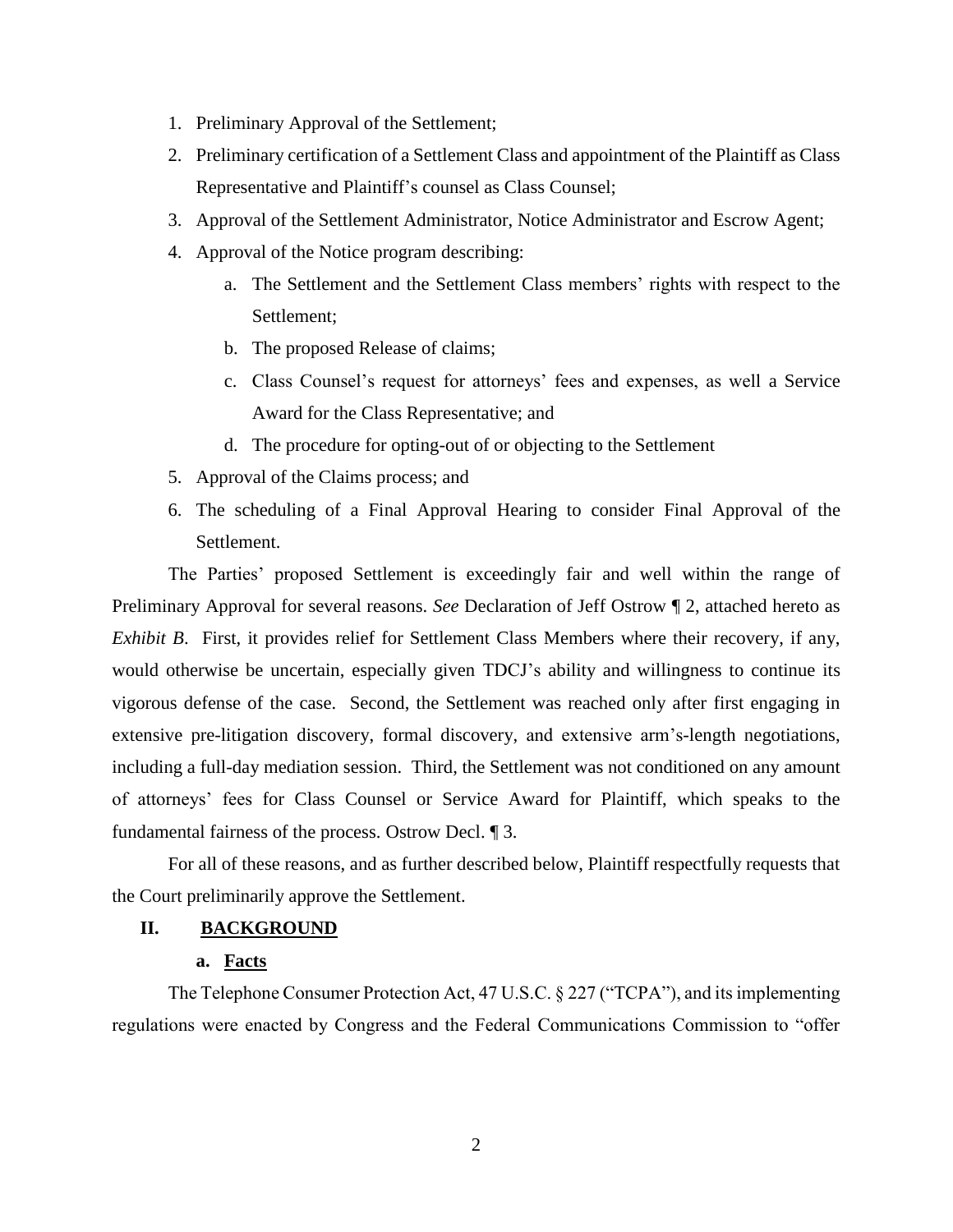consumers greater protection from intrusive telemarketing calls…."<sup>2</sup> During the period between July 27, 2017 to July 31, 2017, to market its automobile dealership, TDCJ initiated a text message marketing campaign whereas autodialed text messages were sent to Plaintiff and 17,043 other individuals. Plaintiff alleged that this text message marketing campaign violated the TCPA because the texts were sent to consumers without express written consent.

#### **b. Procedural History**

On August 4, 2017, Plaintiff initiated this litigation against TDCJ in the United States District Court for the Southern District of Florida, alleging violations of the TCPA, and seeking, *inter alia,* monetary damages. [DE #1]. After seeking a brief extension of time, [DE #6], TDCJ filed an Answer and Affirmative Defenses. [DE #12].

On September 28, 2017, after conducting a telephonic meet and confer the Parties submitted Joint Scheduling Report. [DE #15]. On October 10, 2017, the Court entered a Scheduling Order and Order Referring Case to Mediation. [DE #18, 19].

Discovery commenced in October 2017. Class Counsel served written discovery and documents requests and subpoenas for documents and depositions on TDCJ's mobile marketer, BDC Promotions, Inc.

In response, TDJC and its agents produced numerous pages of paper and electronic documents and data that were reviewed by Class Counsel. Class Counsel also informally interviewed the corporate representative of BDC Promotions, Inc.

On November 18, 2017, the Parties participated in an all-day mediation in Miami with mediator Rodney Max. At meditation, the Parties reached an agreement to settle the Action, and executed a term sheet memorializing their understanding. The same day, the Parties filed a Notice of Settlement with the Court [DE #26]. Following further extensive negotiations and discussions, the Parties resolved all remaining issues, culminating in the signing of the Settlement Agreement.

#### **III. SUMMARY OF THE SETTLEMENT TERMS**

The following is a summary of the material terms of the Settlement.

## **a. The Settlement Class**

 $\overline{\phantom{a}}$ 

The proposed Settlement establishes a Settlement Class as follows:

All persons in the United States who had one or more Tallahassee Dodge Text

<sup>&</sup>lt;sup>2</sup> Federal Communications Commission, Small Entity Compliance Guide for the TCPA (dated May 13, 2013), https://apps.fcc.gov/edocs\_public/attachmatch/DA-13-1086A1.pdf.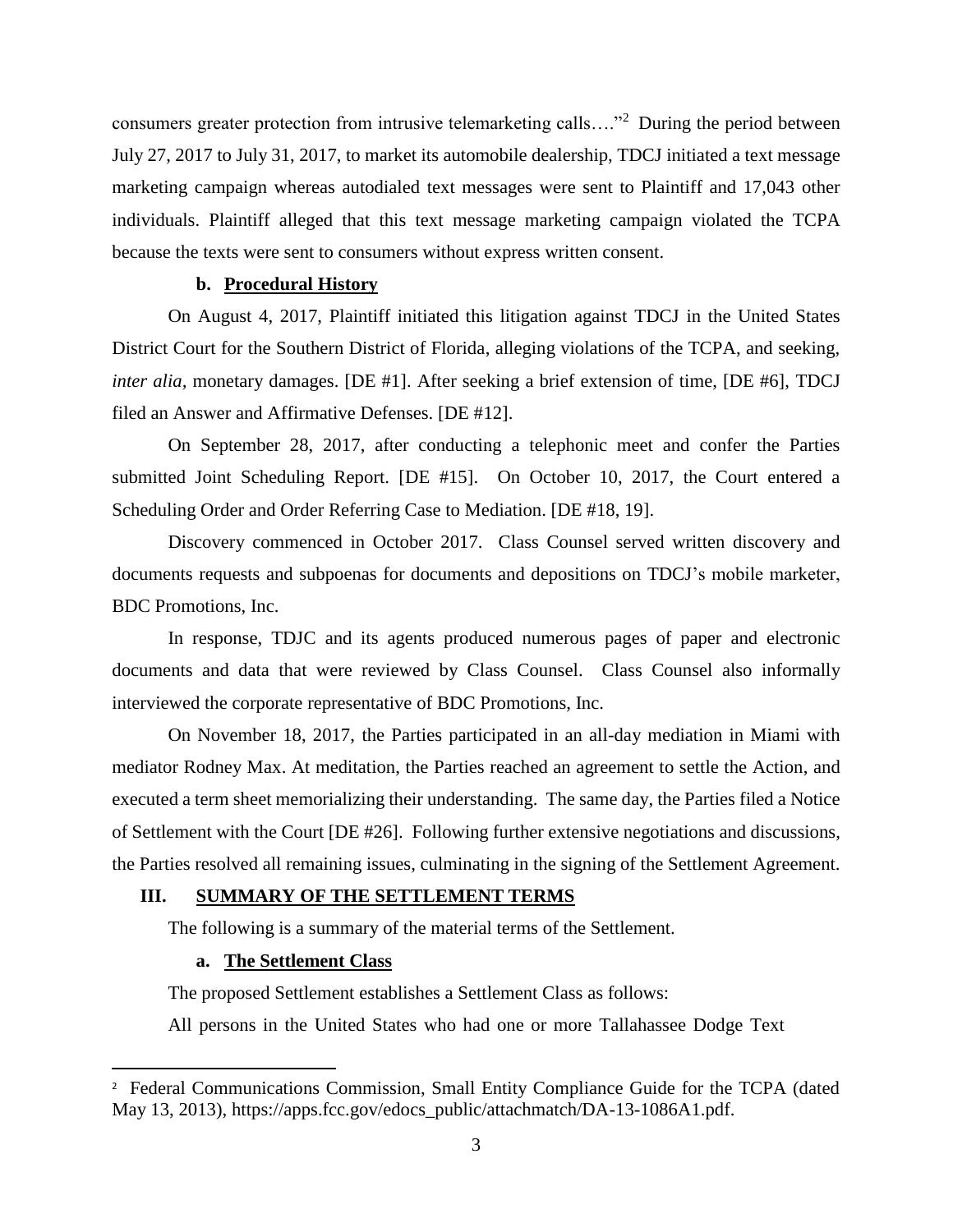Messages sent to their cellular telephone number between July 27, 2017 and July 31, 2017.

Agreement ¶ 35. The following are excluded from the Settlement Class: (1) the trial judge presiding over this case; (2) TDJC, as well as any parent, subsidiary, affiliate or control person of TDJC, and the officers, directors, agents, servants or employees of TDJC; (3) any of the Released Parties; (4) the immediate family of any such person(s); (5) any Settlement Class member who has timely opted-out of this proceeding; and (6) Plaintiff's Counsel and their employees.

#### **b. Settlement Consideration**

Pursuant to the Settlement, TDJC has agreed to establish a cash settlement fund for the benefit of Settlement Class Members in an amount of \$850,000.00 ("Settlement Fund"). TDJC will deposit the Settlement Fund into an Escrow Account within 30 calendar days of Preliminary Approval. Agreement ¶ 53.

#### **c. The Notice Program**

Pending this Court's approval, Hilsoft Notifications will serve as the Notice Administrator, and will be responsible for administrating the Notice Program. The Notice Program consists of four different components: (1) Mailed Notice, (2) Email Notice, (3) Online Notice, and (4) Long-Form Notice. Agreement ¶ 44. The forms of the proposed Mailed Notice, Email Notice, and Long-Form Notices, agreed upon by Class Counsel and TDJC, subject to this Court's approval and/or modification, are attached to the Settlement Agreement as Exhibits 1-3. The Notice Administrator has 17,044 telephone numbers that received at least one Tallahassee Dodge Text Messages and each telephone number will receive one or more forms of notice. Ostrow Decl. ¶ 4.

The Notice program is designed to provide the Settlement Class with important information regarding the Settlement and their rights thereunder, including a description of the material terms of the Settlement; a date by which Settlement Class members may exclude themselves from or "opt-out" of the Settlement Class; a date by which Settlement Class Members may object to the Settlement, Class Counsel's fee application and/or the request for a Service Award; the date of the Final Approval Hearing; information regarding the Settlement Website where Settlement Class members may access the Agreement, and other important documents. Agreement  $\P$  40-50.

## **i. Mailed Notice**

A majority of the members of the Settlement Class will receive Mailed Notice, which shall consist of a direct mail postcard that doubles as a Claims Form. A copy of the Mailed Notice is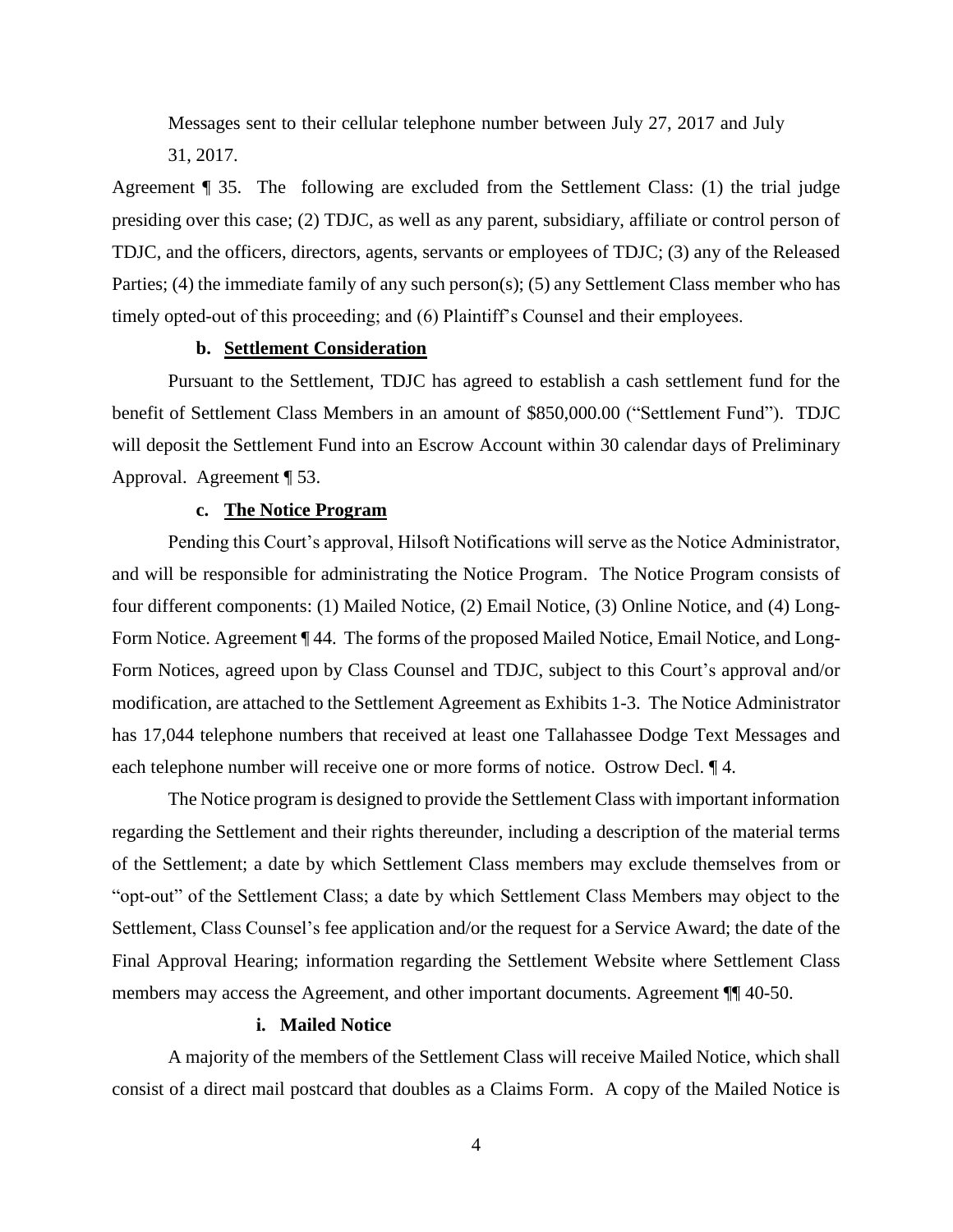attached to the Settlement Agreement as Exhibit 1. The Settlement Administrator will be provided with a large number of mailing addresses for Settlement Class members and will determine the remaining Settlement Class members' addresses by conducting a "Reverse Append" address lookup and comparing those addresses with the U.S. Post Office's National Change of Address database. Individuals who receive Mailed Notice will have the option of mailing in the Claim Form attached to the Mailed Notice or visiting the Settlement Website (www.TDTCPAsettlement.com) to complete and submit an electronic Claims Form. Agreement ¶ 45.

In the event postcards are returned for insufficient addresses, the Notice Administrator will attempt to identify a better address for the Settlement Class member and will re-mail the postcard to that address ("Notice Re-mailing Process"). The Mailed Notice Program (which is composed of both the Initial Mailed Notice and the Notice Re-mailing Process) shall be completed no later than 45 days before the Final Approval Hearing. Agreement ¶ 46.

## **ii. Email Notice**

In addition to having their telephone numbers, TDJC has approximately 3,000 Settlement Class members' email addresses. Those Settlement Class members will receive Email Notice in lieu of Mailed Notice, as this is more practicable for them, and to send mailed notice would increase costs resulting in lower Settlement Fund Payments. Ostrow Decl. ¶ 5. A copy of the Email Notice is attached to the Settlement Agreement as Exhibit 2. The Email Notice will direct Settlement Class members to the Settlement Website (www.TDTCPAsettlement.com) where they will be able to complete and submit an electronic Claim Form. The Email Notice Program shall be completed no later than 70 days before the Final Approval Hearing. Agreement ¶ 48.

## **iii. Online Notice**

For purposes of capturing Settlement Class members that for some reason did not receive Mailed Notice or Email Notice, the Settlement will be published through an Online Notice program. The Online Notice program will be comprised of online banner advertisements and possibly social media.

Settlement Class members who see Online Notice will be directed to the Settlement Website (www.TDTCPAsettlement.com) where they will be able to fill out an electronic Claims Form. The Online Notice Program shall be completed no later than 70 days before the Final Approval Hearing. Agreement ¶ 49.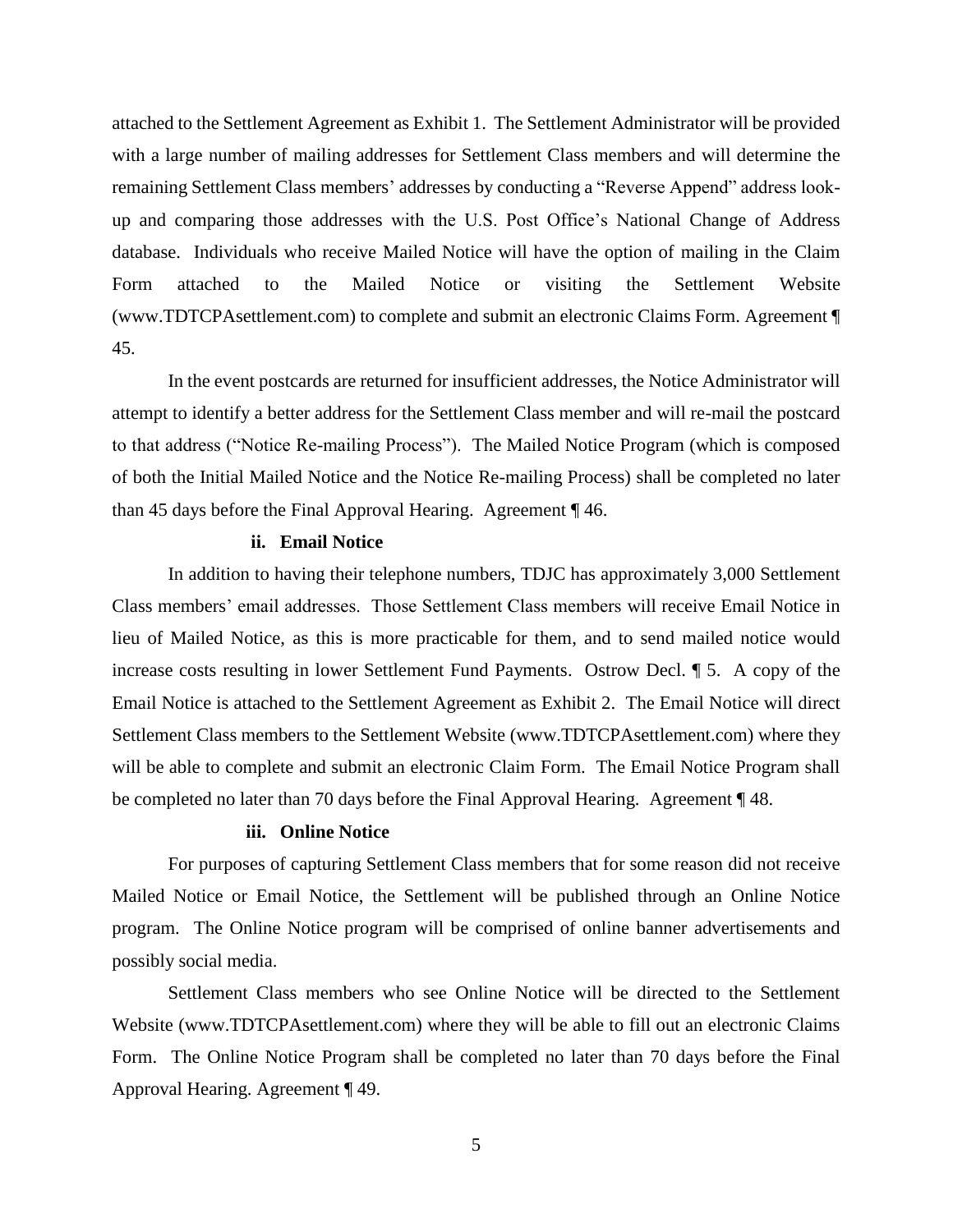#### **iv. Long-Form Notice**

The Mailed Notice, Email Notice, and Online Notice will all contain the address for the Settlement Website, www.TDTCPAsettlement.com. On the website, Settlement Class members will find important documents and court filings, including the Long-Form Notice, which will contain more detail than the Mailed Notice, Email Notice, and Online Notice. A copy of the Long Form Notice is attached to the Settlement Agreement as Exhibit 3. Further, The Long Form Notice will be sent to all Settlement Class members who contact the Settlement Administrator by telephone or email and request a copy. Agreement ¶¶ 33, 44.

## **v. Settlement Website & Toll-Free Telephone Number**

The Settlement Administrator will establish a Settlement Website as a means for Settlement Class members to obtain notice of, and information about, the Settlement. Agreement ¶ 33. The Settlement Website will be established as soon as practicable following Preliminary Approval, but no later than before commencement of the Notice Program. *Id*. The Settlement Website will include an online portal to file Claim Forms, hyperlinks to the Settlement, the Long-Form Notice, the Preliminary Approval Order, and other such documents as Class Counsel and counsel for TDJC agree to post or that the Court orders be posted on the Settlement Website. These documents will remain on the Settlement Website at least until Final Approval. *Id*.

The Settlement Administrator will also establish and maintain an automated toll-free telephone line for Settlement Class members to call with Settlement-related inquiries. *Id*.

## **d. Claims Process**

The Claims Process here is straightforward, easy to understand for Settlement Class members, and designed so that they can easily claim to their portion of the Settlement Fund. Ostrow Decl. ¶ 6. Settlement Class members will make a claim by submitting a valid Claim Form to the Claims Administrator, which will then be evaluated for timeliness and completeness. A copy of the Claim Form is attached to the Settlement Agreement as Exhibit 4. Claim Forms may be sent in by hard copy or submitted electronically on the Settlement Website. The Claim Form requires basic information from Settlement Class members: (1) name; (2) current address; (3) cellular telephone number(s) at which she or he was sent a Tallahassee Dodge Text Message; and (4) a current contact telephone number. Once a Settlement Class member submits a Claim Form that is approved by the Settlement Administrator, the Settlement Class Member will then be eligible to automatically receive a cash payment. In the event a Claim Form is deficient, in that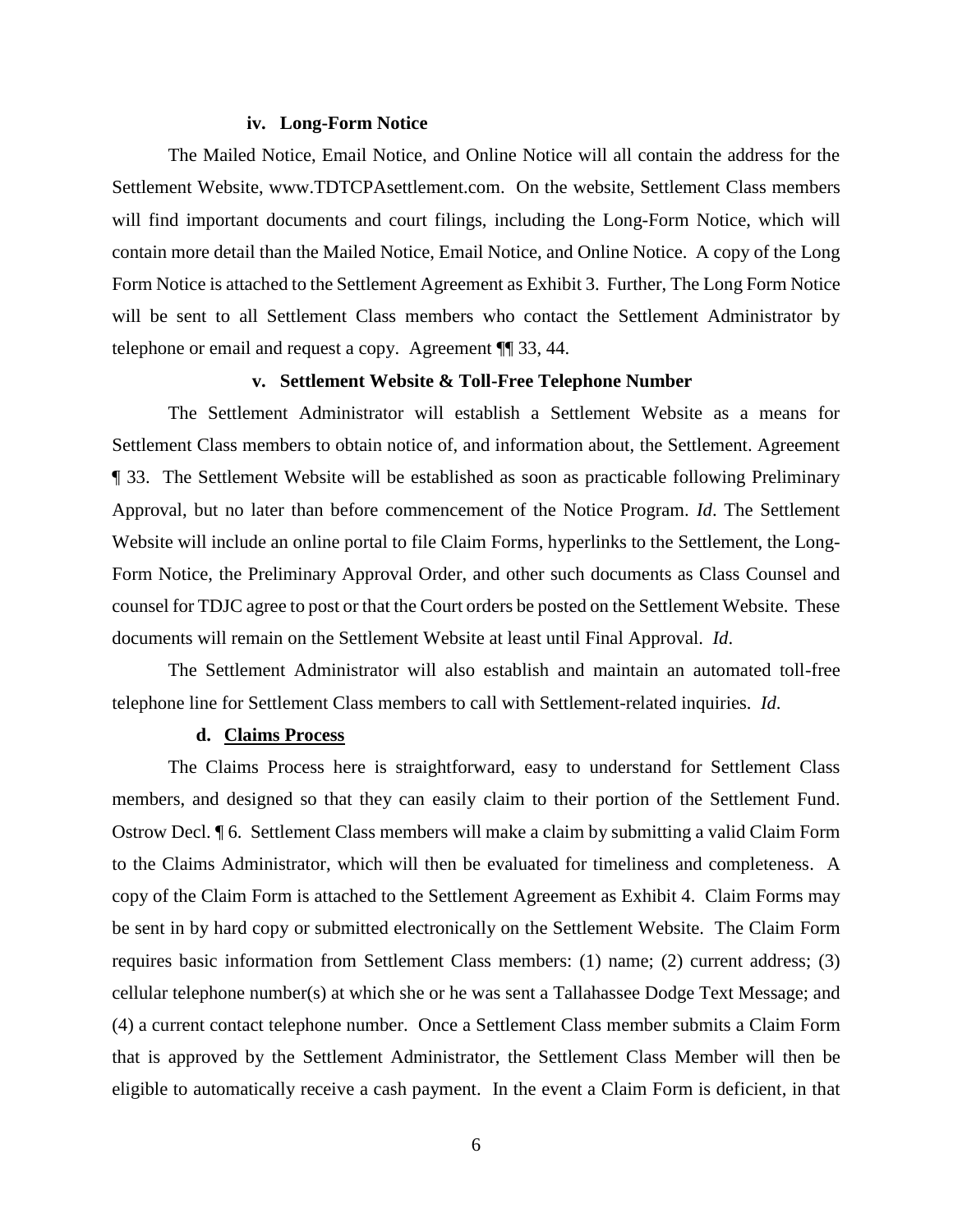information is missing, inaccurate, or doesn't match up to a telephone number that received a Tallahassee Dodge Text Message, the Claims Administrator will attempt to contact the Settlement Class member and the Settlement Class member will have another opportunity to submit a valid Claim Form. Untimely Claim Forms will be rejected and those Settlement Class Members will not receive a Settlement Fund Payment. If those same Settlement Class Members also fail to timely opt-out, they will remain in the Settlement Class and their claims will be released. Agreement ¶ 40. Claim Forms can be submitted until 15 days following the Final Approval Order.

#### **e. Allocation of the Settlement Fund Payments**

Each Settlement Class Member who timely files a valid Claim Form shall automatically receive a cash distribution payable by check. The amount of each cash distribution shall be determined by the following formula: Net Settlement Fund divided by total number of Settlement Class Members = Settlement Fund Payment. Agreement ¶ 57. Settlement Class Claimants will be sent their Settlement Fund Payments to the address they submitted on their Claim Form no later than 45 days following the Effective Date. *Id*.

## **f. Residual Funds Remaining After Initial Distribution**

No residual funds shall revert back to TDJC. Four months after the date the Settlement Administrator mails the first round of Settlement Fund Payments, any residual funds in the Settlement Fund shall be distributed as follows:

- i. First, on a *pro rata* basis to participating Settlement Class Members who received and cashed Settlement Fund Payments in the first round of distributions, to the extent feasible and practical in light of the costs of administering such subsequent payments, unless other specific reasons exist that would make such further distributions impossible or unfair; and
- ii. Second, in the event the costs of preparing, transmitting and administering such subsequent payments are not feasible and practical to make individual distributions or other specific reasons exist that would make such further distributions impossible or unfair, Class Counsel and TDJC shall file recommendations with the Court for distribution of the residual funds consistent with the American Law Institute, *Principles of Aggregate Litigation* **§** 3.07(c), together with supporting materials. The Court shall have the discretion to approve, deny, amend or modify, in whole or in part, the proposed recommendations for distribution of the residual funds in a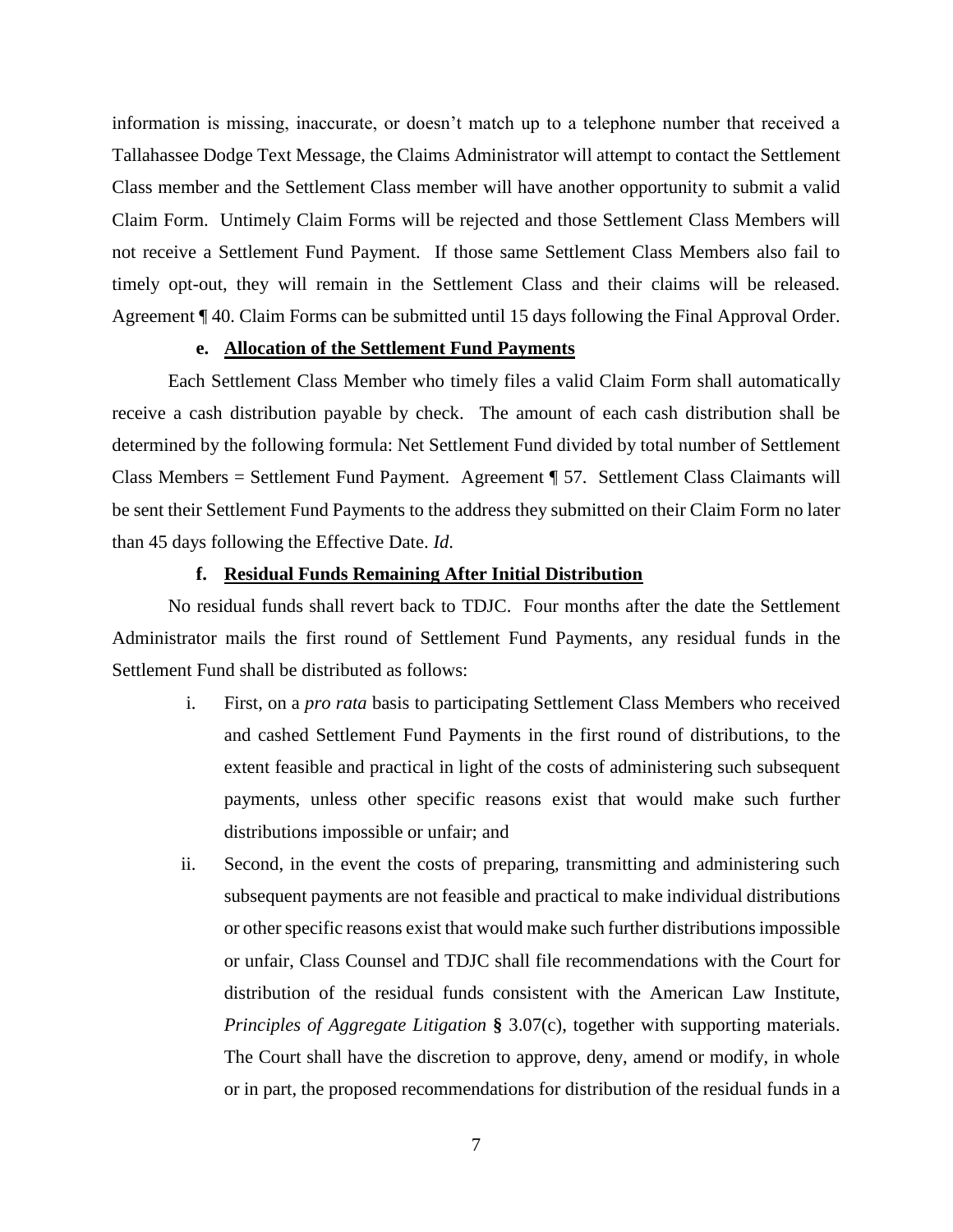manner consistent with the American Law Institute, *Principles of Aggregate Litigation* **§** 3.07(c).

iii. All costs associated with the disposition of residual funds – whether through additional distributions to Settlement Class Members and/or through an alternative plan approved by the Court – shall be payable out of the Settlement Fund.

Agreement ¶ 58.

## **g. Settlement Administrator**

Pending this Court's approval, Epiq Class Action & Claims Solutions, Inc., shall serve as the Settlement Administrator. The Settlement Administrator's responsibilities include:

- i. obtaining from Class Counsel and TDJC cellular telephone information, and to the extent it is available, name, email, and address information, for Settlement Class members;
- ii. performing reverse telephone number look-ups by cellular telephone number to determine available associated physical addresses that might exist for any Settlement Class members for whom the Parties do not have email addresses, and verifying and updating the addresses received through the National Change of Address database, for the purpose of providing Mailed Notice;
- iii. providing Mailed Notice;
- iv. providing Email Notice (to the extent reasonably ascertainable);
- v. providing Long Form Notice to Settlement Class members;
- vi. effectuating the Online Notice program;
- vii. establishing and maintaining the Settlement website;
- viii. establishing and maintaining a post office box for requests for exclusion from the Settlement Class;
- ix. receiving, evaluating, and processing Claim Forms;
- x. advising Settlement Class members if their Claim Forms are deficient;
- xi. providing weekly reports about the Notice plan and number and identity of opt-outs (if any) to Class Counsel and TDJC's counsel;
- xii. establishing and maintaining an automated and toll-free telephone line for Settlement Class members to call with Settlement-related inquiries, and answer the questions of Settlement Class members who call with or otherwise communicate such inquiries;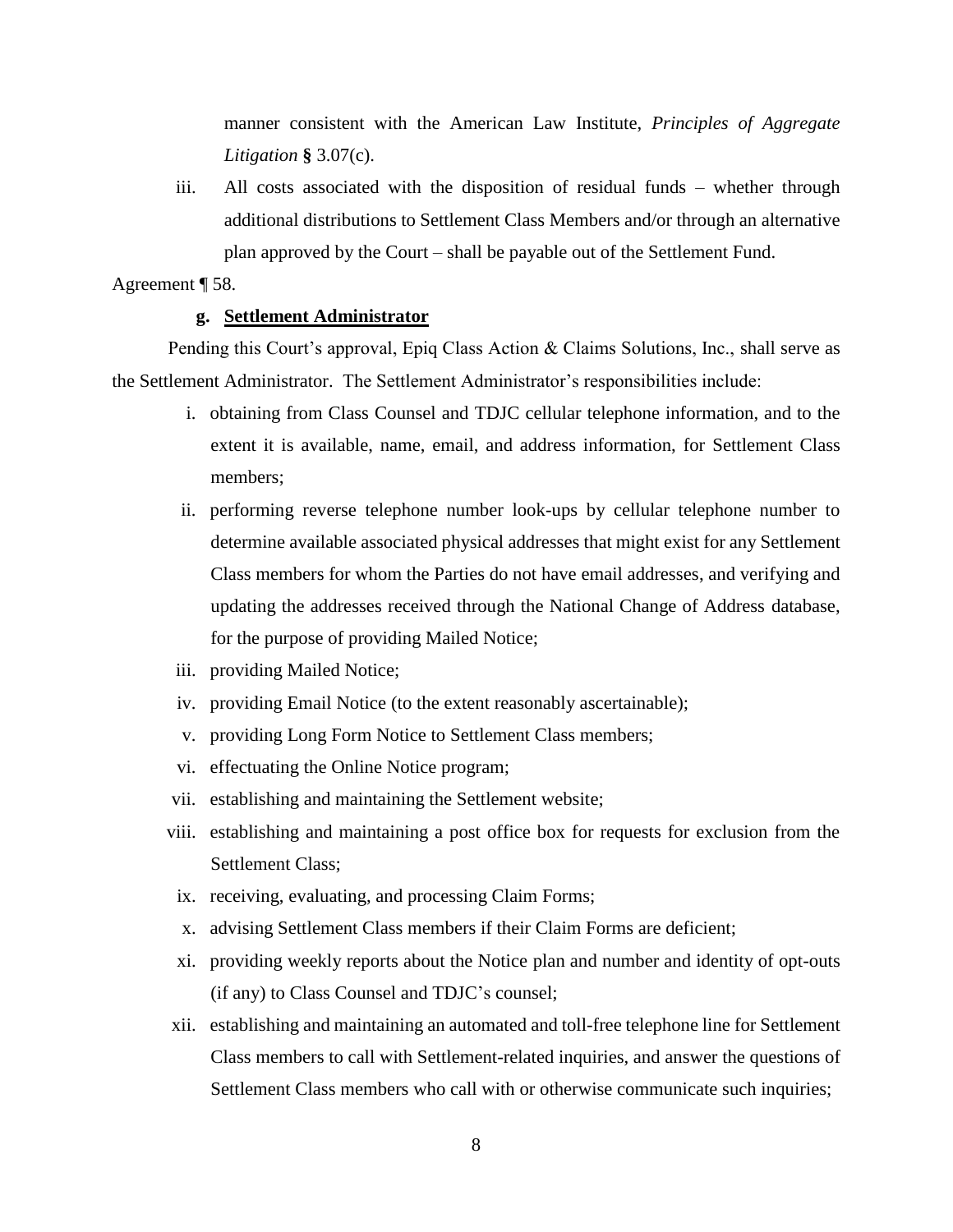- xiii. responding to any Settlement Class member inquiries;
- xiv. processing all requests for exclusion from the Settlement Class;
- xv. at Class Counsel's request in advance of the Final Approval Hearing, preparing an declaration to submit to the Court that identifies each Settlement Class member who timely and properly requested exclusion from the Settlement Class;
- xvi. performing the duties of Escrow Agent as described in this Agreement, and any other Settlement-administration-related function at the instruction of Class Counsel and TDJC, including, but not limited to, verifying that Settlement Funds have been distributed as required;
- xvii. distributing Settlement Fund Payments;
- xviii. repaying to TDJC the Settlement Fund in the event of a termination of the Settlement pursuant to this Agreement; and
	- xix. performing the duties of Tax Administrator described in this Agreement, and any other Settlement-administration and tax-related function at the instruction of Class Counsel and TDJC.

Agreement ¶ 39.

#### **h. Opt-Out and Objection Procedures**

Settlement Class members who do not wish to participate in the Settlement may opt-out of the Settlement by sending a written request to the Settlement Administrator at the address designated in the Notice. Settlement Class members who timely opt-out of the Settlement will preserve their rights to individually pursue any claims they may have against TDJC, subject to any defenses that TDJC may have against those claims. The Settlement Agreement details the requirements to properly opt-out of the Settlement Class. Agreement ¶ 40. A Settlement Class member must opt-out of the Settlement Class by the Opt-Out Period, which is 30 days prior to the Final Approval Hearing. The Settlement Administrator will communicate any opt-out requests to Class Counsel, who will in turn report them to the Court as part of the Final Approval Hearing and those names will be referenced in an exhibit to the Final Approval Order. Agreement ¶ 41.

Settlement Class Members who wish to file an objection to the Settlement must do so no later than 30 days prior to the Final Approval Hearing. Pending Court approval, for an objection to be considered by the Court, it must include the following:

a. the name of the Action;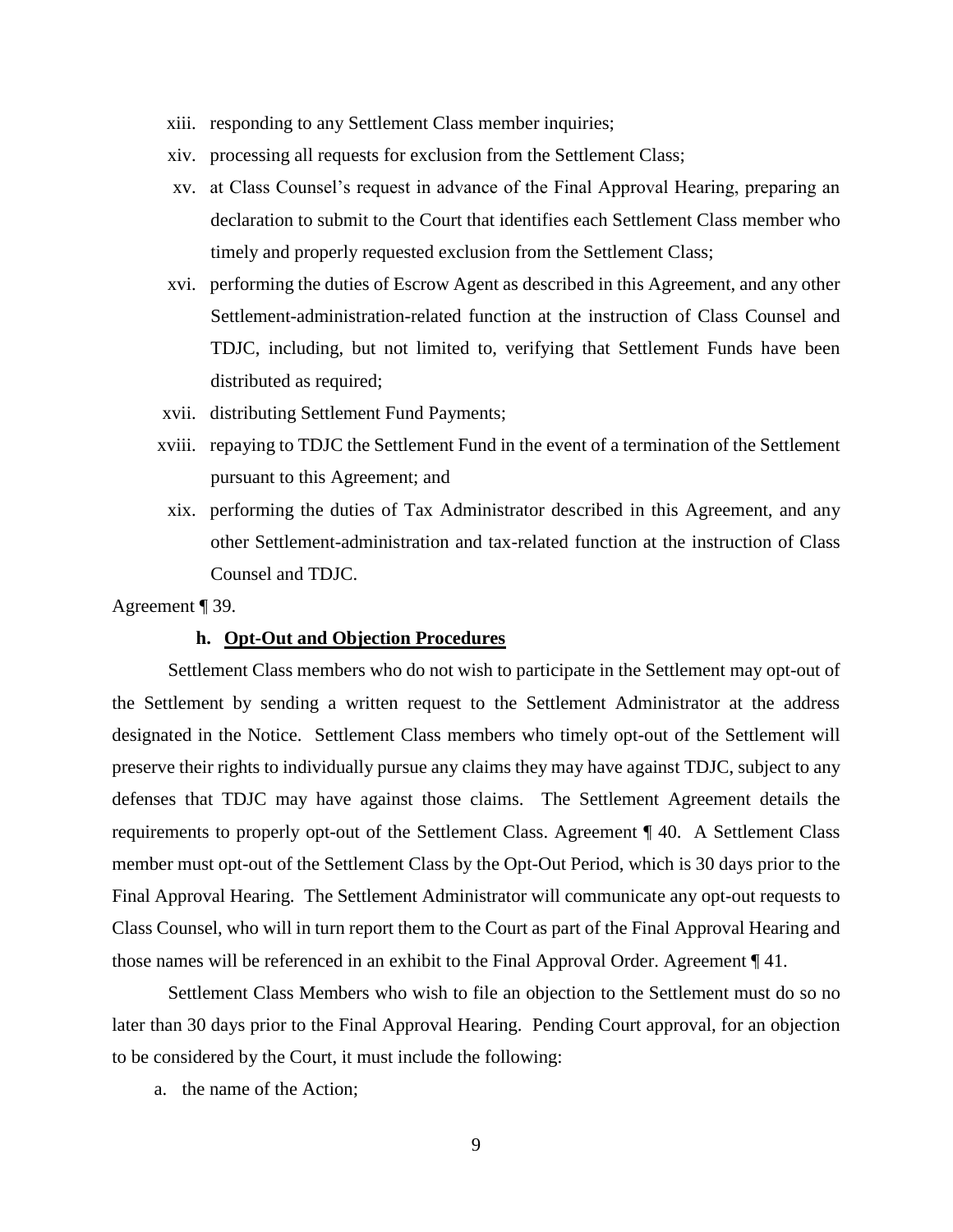- b. the objector's full name, address and telephone number;
- c. an explanation of the basis upon which the objector claims to be a Settlement Class Member;
- d. all grounds for the objection, accompanied by any legal support for the objection known to the objector or his counsel;
- e. the number of times in which the objector has objected to a class action settlement within the five years preceding the date that the objector files the objection, the caption of each case in which the objector has made such an objection, and a copy of any orders related to or ruling upon the objector's prior such objections that were issued by the trial and appellate courts in each listed case;
- f. the identity of all counsel who represent the objector, including any former or current counsel who may be entitled to compensation for any reason related to the objection to the Settlement or fee application;
- g. a copy of any orders related to or ruling upon counsel's or the counsel's law firm's prior objections made by individuals or organizations represented by that were issued by the trial and appellate courts in each listed case in which the objector's counsel and/or counsel's law firm have objected to a class action settlement within the preceding 5 years the objector's counsel;
- h. any and all agreements that relate to the objection or the process of objecting— whether written or oral—between objector or objector's counsel and any other person or entity;
- i. the identity of all counsel (if any) representing the objector who will appear at the Final Approval Hearing;
- j. a statement confirming whether the objector intends to personally appear and/or testify at the Final Approval Hearing;
- k. a list of all persons who will be called to testify at the Final Approval Hearing in support of the objection; and
- l. the objector's signature (an attorney's signature is not sufficient).

Agreement. ¶ 43.

## **i. Release of Claims**

In exchange for the Settlement consideration, Plaintiff and all Settlement Class Members, each on behalf of himself or herself and on behalf of his or her respective heirs, assigns,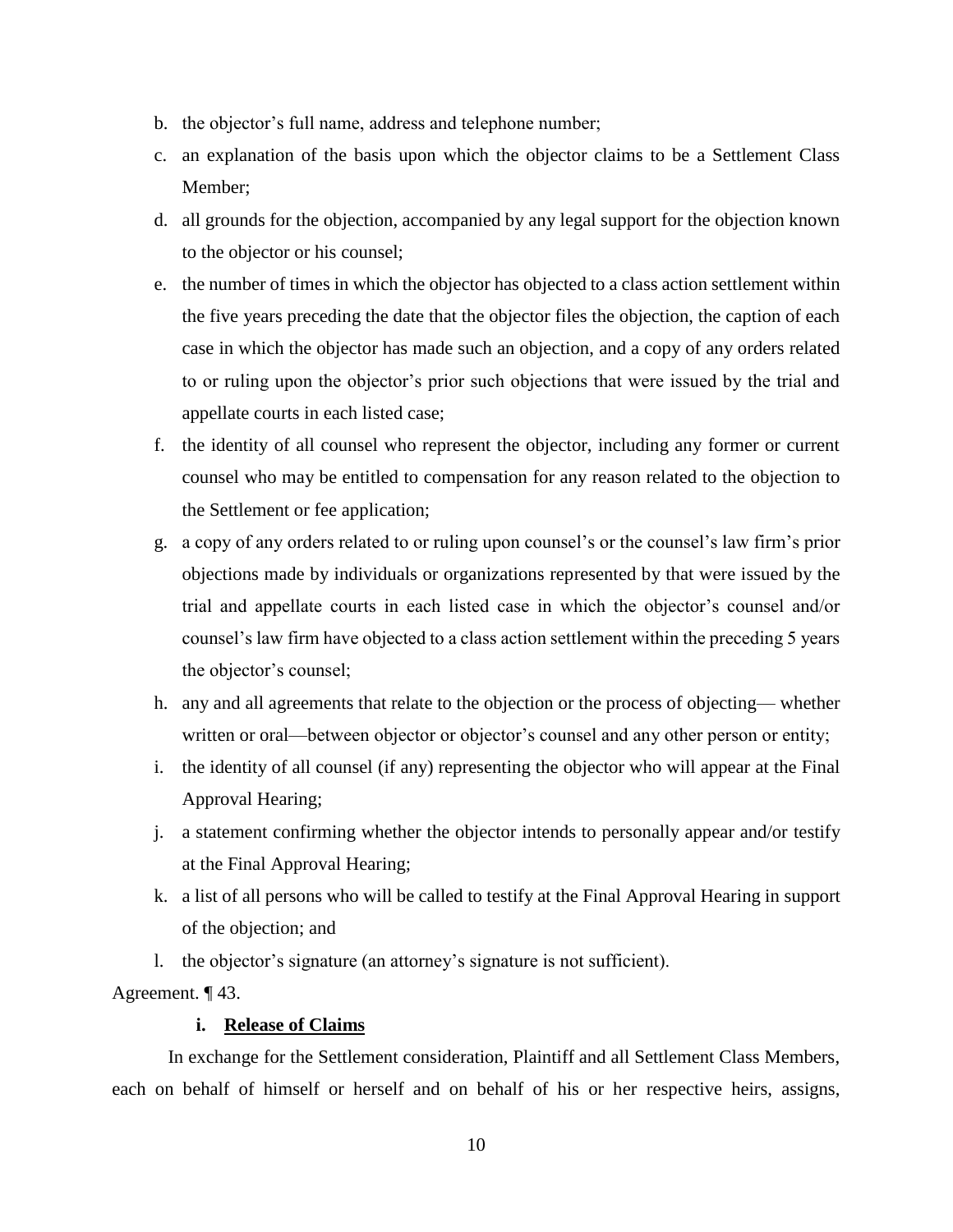beneficiaries, and successors, shall automatically be deemed to have fully and irrevocably released and forever discharged TDJC and each of its present and former parents, subsidiaries, divisions, affiliates, predecessors, successors and assigns, and the present and former directors, officers, employees, insurers, shareholders, attorneys, advisors, consultants, representatives, partners, joint venturers, agents, independent contractors, text messaging service providers, wholesalers, resellers, distributors, retailers, predecessors, successors, and assigns of each of them, of and from any and all liabilities, rights, claims, actions, causes of action, demands, damages, costs, attorneys' fees, losses, and remedies, whether known or unknown, existing or potential, suspected or unsuspected, liquidated or unliquidated, legal, statutory, or equitable, that result from, arise out of, are based upon, or relate to the conduct, omissions, duties or matters at any time from the beginning of the Class Period through the date an order preliminary approving the Settlement Agreement is entered by the Court, that were or could have been claimed, raised, or alleged in this Action to the extent they arise from or relate to text messages sent by or on behalf of TDJC. Agreement  $\P$  62.

## **j. Class Counsel Fees and Expenses and Plaintiff's Service Award**

TDJC has agreed not to oppose Class Counsel's request for attorneys' fees of up to 30% of the Settlement Fund and not to oppose Class Counsel's request for reimbursement of costs and expenses. TDJC has also agreed not to oppose an application for a Service Award for the Plaintiff up to \$5,000.00. Agreement ¶ 65. The Court should consider whether to grant or deny these awards separate and apart from its consideration of the fairness and reasonableness of the Settlement.

## **IV. THE PROPOSED SETTLEMENT WARRANTS PRELIMINARY APPROVAL**

### **a. The Legal Standard for Preliminary Approval**

Rule 23(e) of the Federal Rules of Civil Procedure provides that before a class action may be dismissed or compromised, notice must be given in the manner directed by the court, and judicial approval must be obtained. Fed. R. Civ. P. 23(e). As a matter of public policy, courts favor settlements of class actions for their earlier resolution of complex claims and issues, which promotes the efficient use of judicial and private resources. *Bennett v. Behring Corp*., 737 F.2d 982, 986 (11th Cir. 1984). The policy favoring settlement is especially relevant in class actions and other complex matters, where the inherent costs, delays and risks of continued litigation might otherwise overwhelm any potential benefit the class could hope to obtain. *See*, *e.g*., *Ass'n for Disabled Americans, Inc. v. Amoco Oil Co.*, 211 F.R.D. 457, 466 (S.D. Fla. 2002) ("There is an overriding public interest in favor of settlement, particularly in class actions that have the well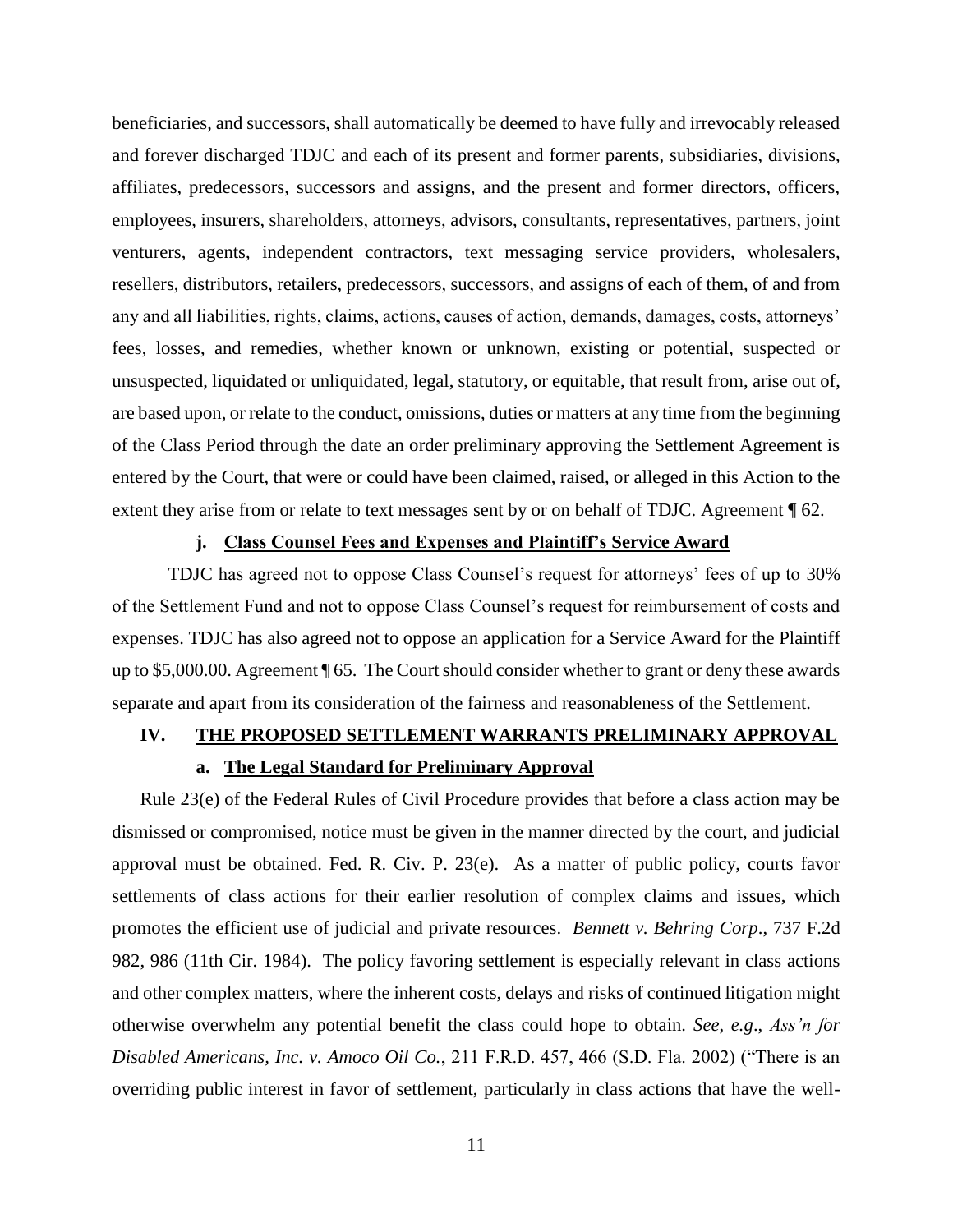deserved reputation as being most complex.") (citing *Cotton v. Hinton*, 559 F.2d 1326, 1331 (5th Cir. 1977)); *see also 4 Newberg on Class Actions* § 11.41 (4th ed. 2002) (citing cases).

Approval of a class action settlement is a two-step process. *Fresco v. Auto Data Direct, Inc.*, 2007 WL 2330895, at \*4 (S.D. Fla. 2007). Preliminary approval is the first step, requiring the Court to "make a preliminary determination on the fairness, reasonableness, and adequacy of the settlement terms." *Id*. (citations omitted). In the second step, after notice to settlement class members and time and opportunity for them to object or otherwise be heard, the court considers whether to grant final approval of the settlement as fair and reasonable under Rule 23. *Id*.

The standard for granting preliminary approval is low—a proposed settlement will be preliminarily approved if it falls "within the range of possible approval" or, otherwise stated, if there is "probable cause" to notify the class of the proposed settlement and "to hold a full-scale hearing on its fairness[.]" *In re Mid-Atl. Toyota Antitrust Litig.*, 564 F. Supp. 1379, 1384 (D. Md. 1983) (quoting MANUAL FOR COMPLEX LITIGATION § 1.46 at 62, 64-65 (1982)); *see also*  NEWBERG ON CLASS ACTIONS § 13:13 (5th ed. 2016) ("Bearing in mind that the primary goal at the preliminary review stage is to ascertain whether notice of the proposed settlement should be sent to the class, courts sometimes define the preliminary approval standard as determining whether there is 'probable cause' to submit the [settlement] to class members and [to] hold a full-scale hearing as to its fairness."). Thus, "[p]reliminary approval is appropriate where the proposed settlement is the result of the parties' good faith negotiations, there are not obvious deficiencies, and the settlement falls within the range of reason." *In re Checking Account Overdraft Litig.*, 275 F.R.D. 654, 661-62 (S.D. Fla. 2011).

Class Counsel and TDJC respectfully request that the Court take the first step in the process and grant Preliminary Approval of the Settlement. The Settlement is clearly within the range of reasonableness, and satisfies all standards for Preliminary Approval.

#### **b. The Settlement Satisfies the Criteria for Preliminary Approval**

Each of the relevant factors weighs heavily in favor of Preliminary Approval of this Settlement. First, the Settlement was reached in the absence of collusion, and is the product of good-faith, informed and arm's length negotiations by competent counsel. Furthermore, a preliminary review of the factors related to the fairness, adequacy and reasonableness of the Settlement demonstrates that it fits well within the range of reasonableness, such that Preliminary Approval is appropriate. Ostrow Decl. ¶ 7.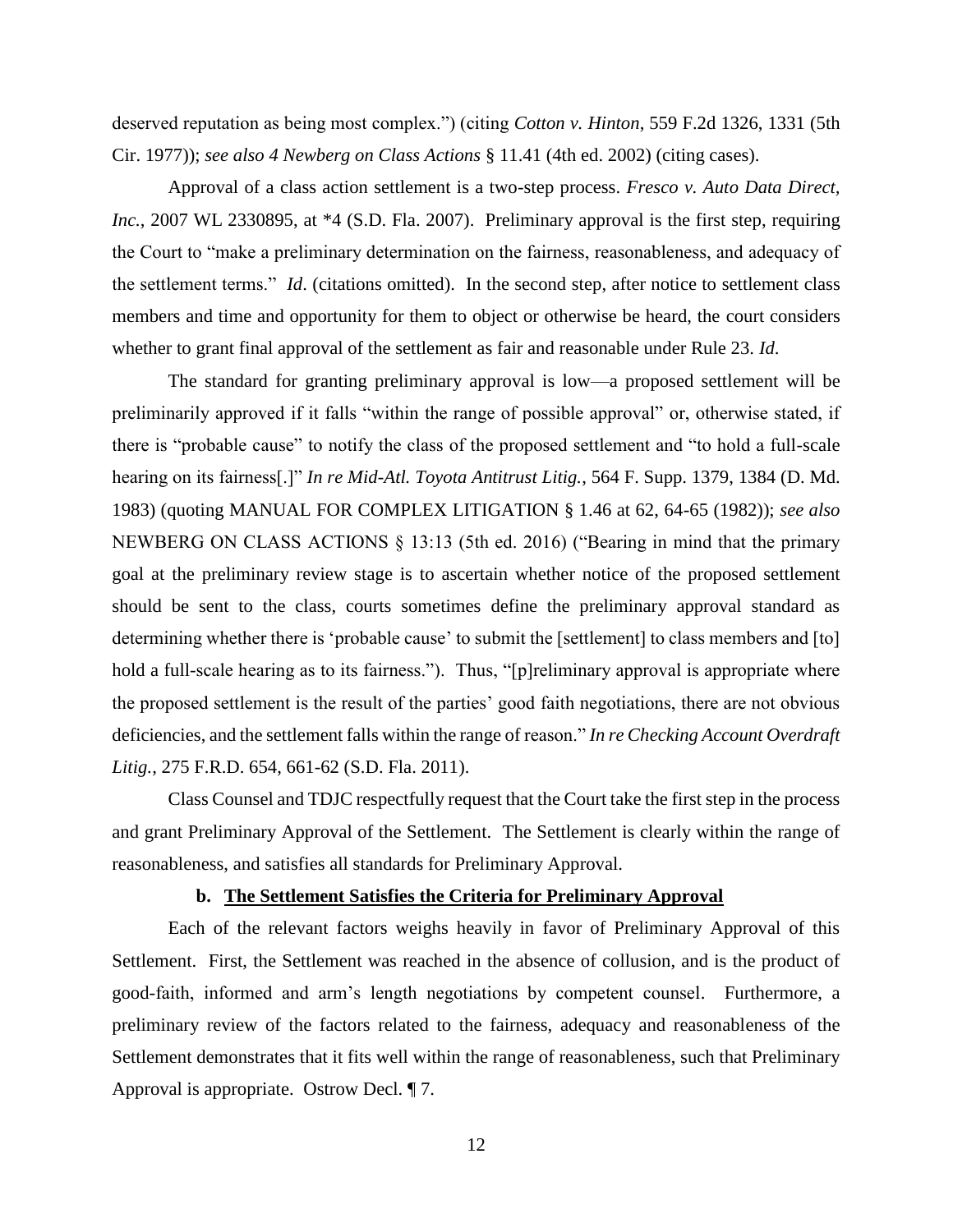Any settlement requires the parties to balance the merits of the claims and defenses asserted against the attendant risks of continued litigation and delay. Plaintiff and Class Counsel believe that the claims asserted are meritorious and that Plaintiff would prevail if this matter proceeded to trial. TDJC argues that Plaintiff's claims are unfounded, denies any liability, and has shown a willingness to litigate vigorously. Ostrow Decl. ¶ 8.

The Parties concluded that the benefits of the Settlement outweigh the risks and uncertainties attendant to continued litigation that include, but are not limited to, the risks, time and expenses associated with completing trial and any appellate review. Ostrow Decl. ¶ 9.

# **c. The Settlement Agreement is the Product of Good Faith, Informed and Arm's Length Negotiations**

A class action settlement should be approved so long as a district court finds that "the settlement is fair, adequate and reasonable and is not the product of collusion between the parties." Cotton v. Hinton, 559 F.2d 1326, 1330 (5th Cir. 1977);<sup>3</sup> see also Lipuma v. American Express Co., 406 F. Supp. 2d 1298, 318-19 (S.D. Fla. 2005) (approving class settlement where the "benefits conferred upon the Class are substantial, and are the result of informed, arms-length negotiations by experienced Class Counsel").

The Settlement here is the result of extensive, arm's-length negotiations between experienced attorneys who are familiar with class action litigation and with the legal and factual issues of this Action. Ostrow Decl. ¶ 10. The Parties engaged in formal mediation before an experienced and respected mediator. The mediation and the negotiations were arm's-length and extensive. *See Perez v. Asurion Corp*., 501 F. Supp. 2d 1360, 1384 (S.D. Fla. 2007) (concluding that class settlement was not collusive in part because it was overseen by "an experienced and well-respected mediator").

Furthermore, Class Counsel are particularly experienced in the litigation, certification, trial, and settlement of nationwide class action cases. Ostrow Decl. ¶ 11 and Exhibit 1. Class Counsel zealously represented their client throughout the litigation, and throughout the discovery process, which included review of numerous pages of documents and electronic data. Ostrow Decl. ¶ 12.

 $\overline{a}$ 

<sup>3</sup> In *Bonner v. City of Prichard*, 661 F.2d 1206, 1209 (11th Cir. 1981) (*en banc*), the Eleventh Circuit adopted as binding precedent all Fifth Circuit decisions prior to October 1, 1981.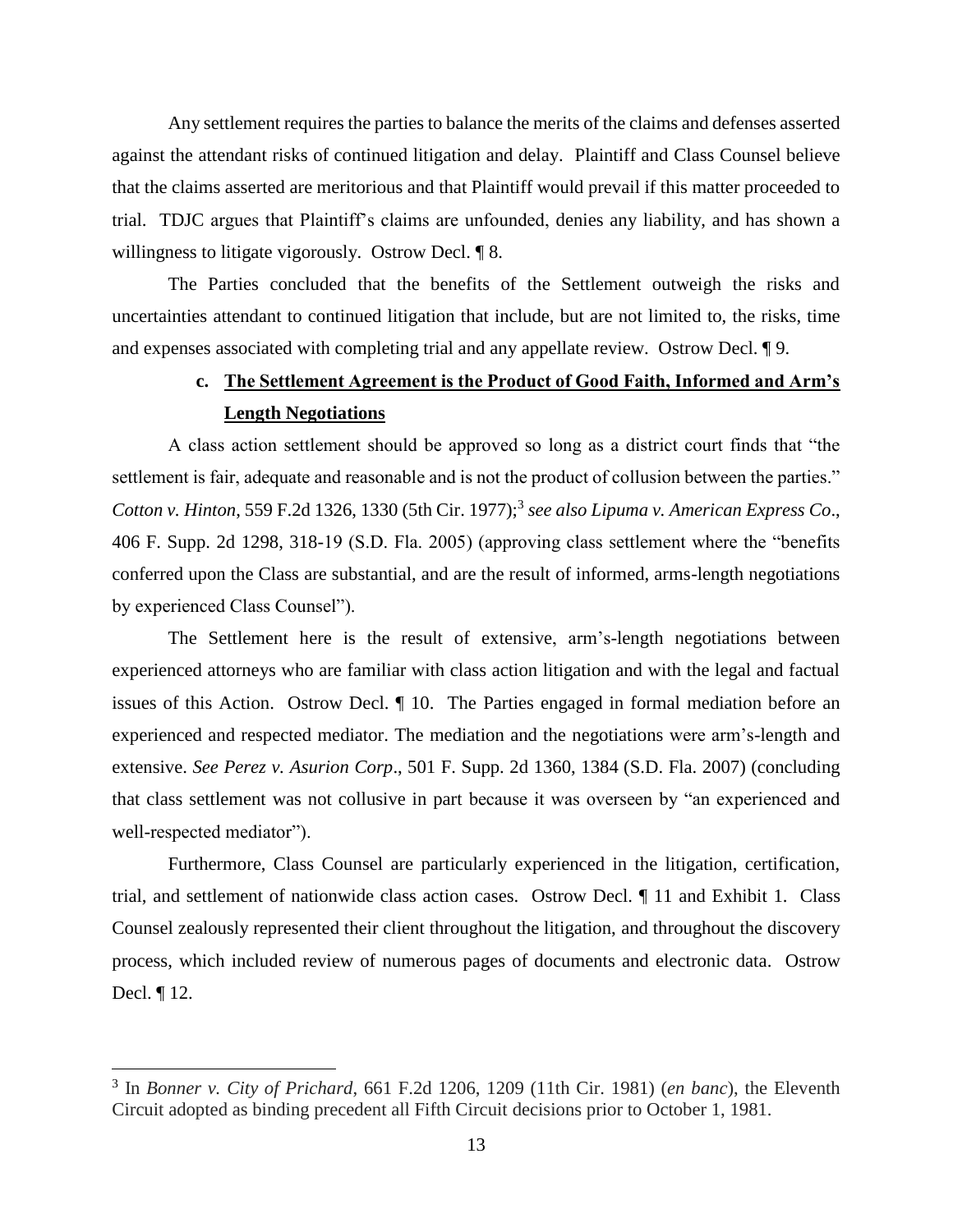In negotiating this Settlement, Class Counsel had the benefit of years of experience in litigating and settling complex class actions and a familiarity with the facts of the Action. Ostrow Decl. ¶ 13 and Exhibit 1. As detailed above, Class Counsel conducted a thorough analysis of Plaintiff's claims and engaged in extensive discovery with TDJC and third parties. *Id*. ¶ 14. Class Counsel's review of that discovery enabled them to gain an understanding of the evidence related to central questions in the Action, and prepared them for well-informed settlement negotiations. *See Francisco v. Numismatic Guaranty Corp. of America*, 2008 WL 649124, \*11 (S.D. Fla. Jan. 31, 2008) (stating that "Class Counsel had sufficient information to adequately evaluate the merits of the case and weigh the benefits against further litigation" where counsel conducted two 30(b)(6) depositions and obtained "thousands" of pages of documentary discovery); Ostrow Decl. ¶ 15.

# **d. The Facts Support a Preliminary Determination that the Settlement is Fair, Adequate and Reasonable**

The Settlement falls within the "range of reason" such that notice and a final hearing as to the fairness, adequacy and reasonableness of the Settlement is warranted.

## **i. Likelihood of Success at Trial**

Class Counsel are confident in the strength of Plaintiff's case, but are also pragmatic in their awareness of the various defenses available to TDJC, and the risks inherent in trial and postjudgment appeal. Ostrow Decl. ¶ 16. The success of Plaintiff's claims, turn on questions that would arise at summary judgment, trial and during an inevitable post-judgment appeal. Further, it still remains unclear whether Plaintiff would be able to certify a class for resolution of the asserted claims at trial. Under the circumstances, Class Counsel appropriately determined that the Settlement outweighs the risks of continued litigation. Ostrow Decl. ¶ 17.

Even if Plaintiff and the Settlement Class prevailed at trial, any recovery could be delayed for years by an appeal. *Lipuma*, 406 F. Supp. 2d at 1322 (likelihood that appellate proceedings could delay class recovery "strongly favor[s]" approval of a settlement). This Settlement provides substantial relief to Settlement Class Members, without further delay.

# **ii. Range of Possible Recovery and the Point on or Below the Range of Recovery at Which a Settlement is Fair**

When evaluating "the terms of the compromise in relation to the likely benefits of a successful trial . . . the trial court is entitled to rely upon the judgment of experienced counsel for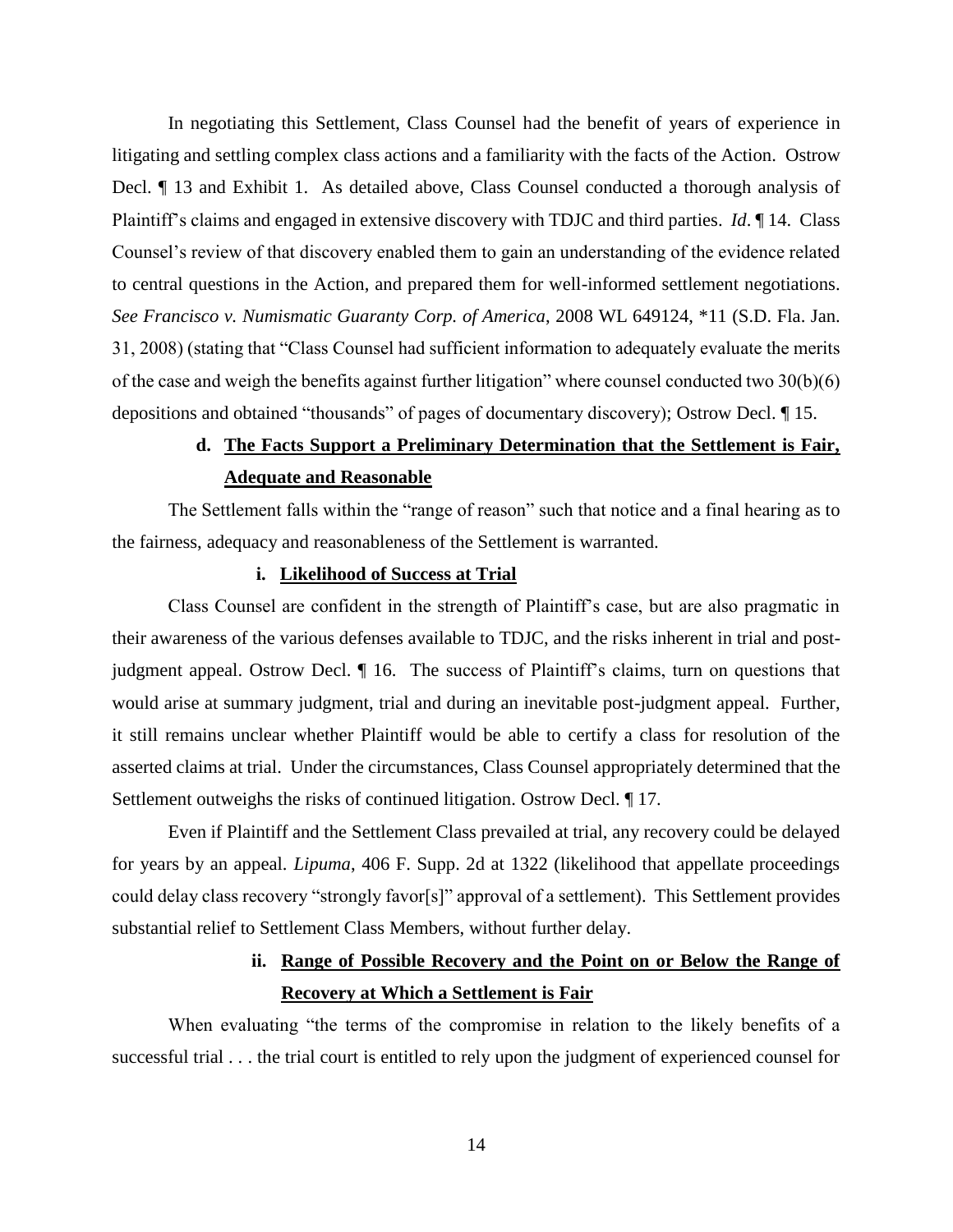the parties." *Cotton*, 559 F.2d at 1330. "Indeed, the trial judge, absent fraud, collusion, or the like, should be hesitant to substitute its own judgment for that of counsel." *Id.* 

Courts have determined that settlements may be reasonable even where plaintiffs recover only part of their actual losses. *See Behrens v. Wometco Enterprises, Inc.*, 118 F.R.D. 534, 542 (S.D. Fla. 1988) ("[T]he fact that a proposed settlement amounts to only a fraction of the potential recovery does not mean the settlement is unfair or inadequate"). "The existence of strong defenses to the claims presented makes the possibility of a low recovery quite reasonable." *Lipuma*, 406 F. Supp. 2d at 1323.

The \$850,000.00 cash recovery in this case is more than reasonable, given the complexity of the litigation and the significant risks and barriers that loomed in the absence of settlement including, but not limited to, the pending motion for class certification, an anticipated motion to compel class-wide arbitration, a motion for summary judgment, *Daubert* motions, trial as well as appellate review following a final judgment. Ostrow Decl. ¶ 18.

There can be no doubt that this Settlement is a fair and reasonable recovery for the in light of TDJC's defenses, the uncertainty of class certification, and the challenging and unpredictable path of litigation Plaintiff and all Settlement Class members would face absent a settlement. Ostrow Decl. ¶ 19.

## **iii. Complexity, Expense and Duration of Litigation**

The traditional means for handling claims like those at issue here would tax the court system, require a massive expenditure of public and private resources, and, given the relatively small value of the claims of the individual class members, would be impracticable. Thus, the Settlement is the best vehicle for Settlement Class Members to receive the relief to which they are entitled in a prompt and efficient manner. Ostrow Decl. ¶ 20.

## **iv. Stage of Proceedings**

Courts consider the stage of proceedings at which settlement is achieved "to ensure that Plaintiffs had access to sufficient information to adequately evaluate the merits of the case and weigh the benefits of settlement against further litigation." *Lipuma*, 406 F. Supp. 2d at 1324.

The Settlement was reached only after discovery, including the production and review of numerous pages of documents and electronic data produced by TDJC and third-parties. As a result, Class Counsel were extremely well-positioned to confidently evaluate the strengths and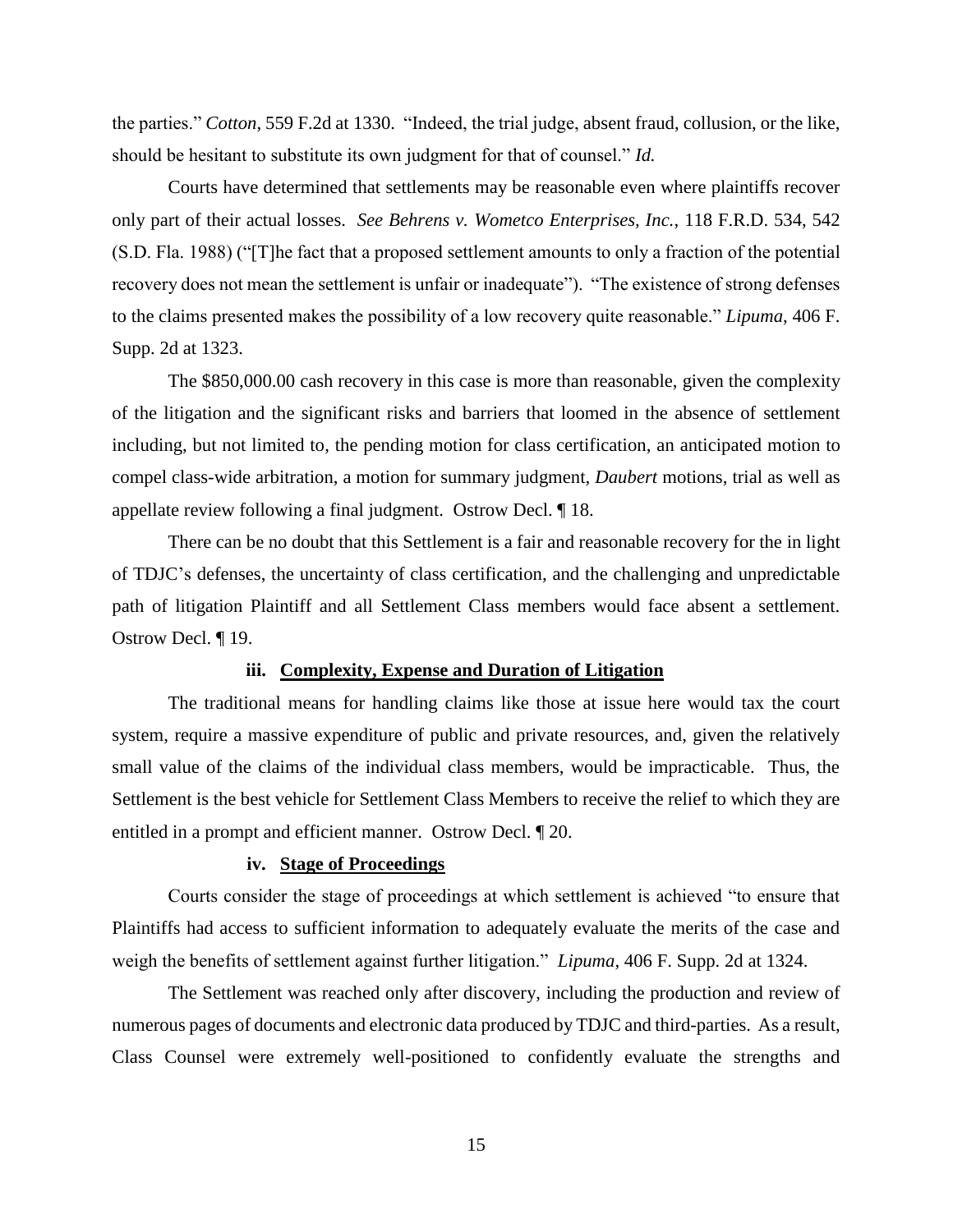weaknesses of Plaintiff's claims and prospects for success at trial and on appeal. Ostrow Decl. ¶ 21.

## **e. Certification of the Settlement Class is Appropriate**

For settlement purposes, Plaintiff and Class Counsel respectfully request that the Court certify the Settlement Class defined in paragraph 35 of the Agreement. "Confronted with a request for settlement-only class certification, a district court need not inquire whether the case, if tried, would present intractable management problems . . . for the proposal is that there be no trial." *Amchem Products, Inc. v. Windsor*, 521 U.S. 591, 620 (1997).

Certification of the proposed Settlement Class will allow notice of the Settlement to issue to inform Settlement Class members of the existence and terms of the Settlement, of their right to object and be heard on its fairness, of their right to opt-out, and of the date, time and place of the Final Approval Hearing. *See Manual for Compl. Lit.*, at §§ 21.632, 21.633. For the reasons set forth below, certification is appropriate under Rule 23(a) and (b)(3).

Certification under Rule 23(a) of the Federal Rules of Civil Procedure requires that (1) the class is so numerous that joinder of all members is impracticable, (2) there are questions of law or fact common to the class, (3) the claims or defenses of the representative parties are typical of the claims or defenses of the class, and (4) the representative parties will fairly and adequately protect the interests of the class. Under Rule  $23(b)(3)$ , certification is appropriate if the questions of law or fact common to the members of the class predominate over individual issues of law or fact and if a class action is superior to other available methods for the fair and efficient adjudication of the controversy.

The numerosity requirement of Rule 23(a) is satisfied because the Settlement Class consists of approximately 17,044 individuals, and joinder of all such persons is impracticable. *See* Fed. R. Civ. P. 23(a)(1); *Kilgo v. Bowman Trans.*, 789 F.2d 859, 878 (11th Cir. 1986) (numerosity satisfied where plaintiffs identified at least 31 class members "from a wide geographical area").

"Commonality requires the plaintiff to demonstrate that the class members 'have suffered the same injury,'" and the plaintiff's common contention "must be of such a nature that it is capable of classwide resolution – which means that determination of its truth or falsity will resolve an issue that is central to the validity of each one of the claims in one stroke." *Wal-Mart Stores, Inc. v. Dukes*, 564 U.S. 338, 131 S. Ct. 2541, 2551 (2011) (citation omitted). Here, the commonality requirement is readily satisfied. There are multiple questions of law and fact – centering on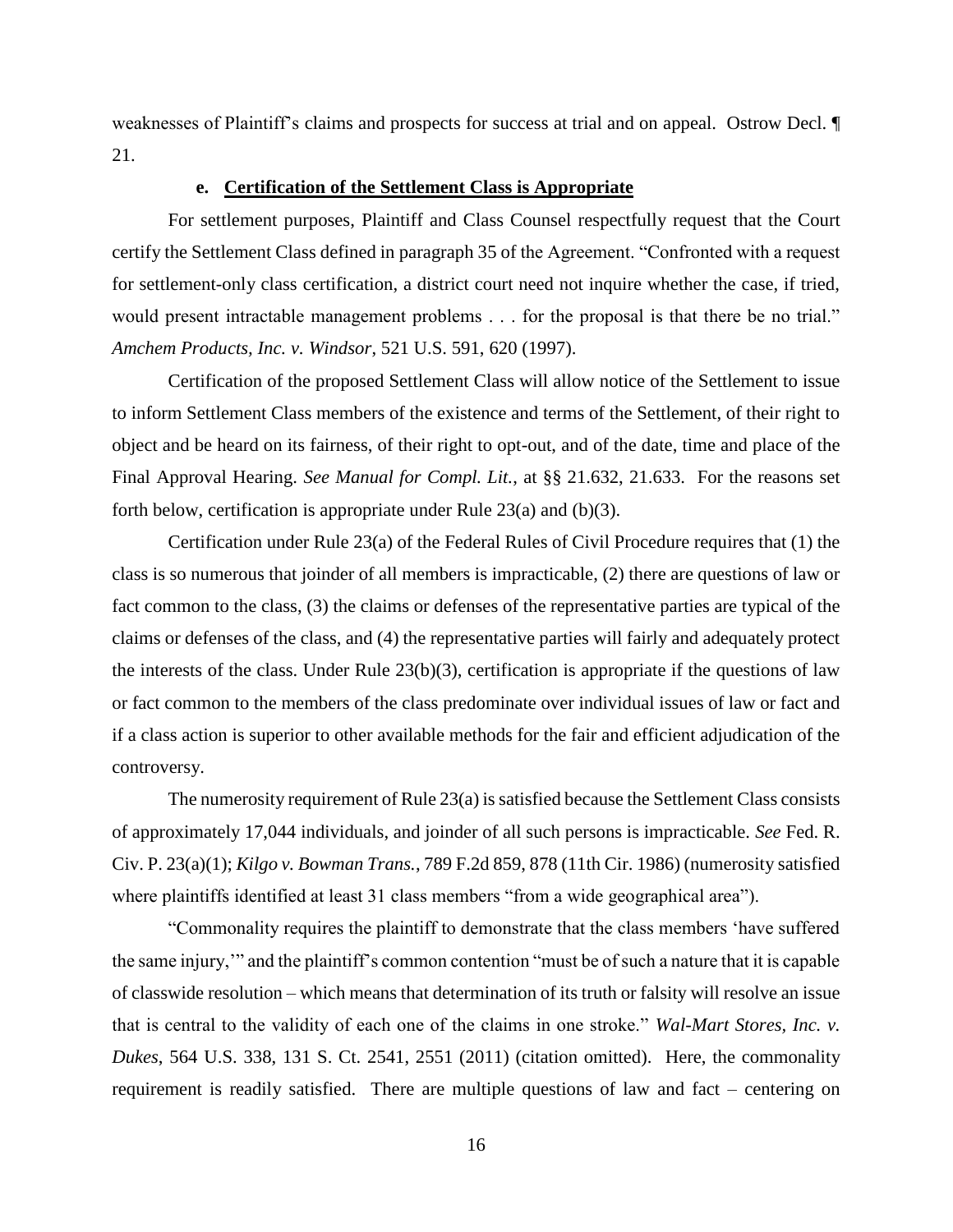TDJC's text messaging marketing program – that are common to the Settlement Class, that are alleged to have injured all Settlement Class members in the same way, and that would generate common answers.

For similar reasons, Plaintiff's claims are reasonably coextensive with those of the absent class members, such that the Rule 23(a)(3) typicality requirement is satisfied. *See Kornberg v. Carnival Cruise Lines, Inc.*, 741 F.2d 1332, 1337 (11th Cir. 1984) (typicality satisfied where claims "arise from the same event or pattern or practice and are based on the same legal theory"); *Murray v. Auslander*, 244 F.3d 807, 811 (11th Cir. 2001) (named plaintiffs are typical of the class where they "possess the same interest and suffer the same injury as the class members"). Plaintiff is typical of absent Settlement Class members because he received a Tallahassee Dodge Text Message and claims to have suffered the same injuries, and because they will all benefit from the relief provided by the Settlement.

Plaintiff and Class Counsel also satisfy the adequacy of representation requirement. Adequacy under Rule  $23(a)(4)$  relates to (1) whether the proposed class representative has interests antagonistic to the class; and (2) whether the proposed class counsel has the competence to undertake this litigation. *Fabricant*, 202 F.R.D. at 314. Ostrow Decl. ¶ 22, Exhibit 1. The determinative factor "is the forthrightness and vigor with which the representative party can be expected to assert and defend the interests of the members of the class." *Lyons v. Georgia-Pacific Corp. Salaried Employees Ret. Plan*, 221 F.3d 1235, 1253 (11th Cir. 2000) (internal quotation marks omitted). Plaintiff's interests are coextensive with, not antagonistic to, the interests of the Settlement Class, because Plaintiff and the absent Settlement Class members have the same interest in the relief afforded by the Settlement, and the absent Settlement Class members have no diverging interests. Further, Plaintiff and the Settlement Class are represented by qualified and competent Class Counsel who have extensive experience and expertise prosecuting complex class actions. Class Counsel devoted substantial time and resources to vigorous litigation of the Action.

Rule  $23(b)(3)$  requires that "[c]ommon issues of fact and law ... ha[ve] a direct impact on every class member's effort to establish liability that is more substantial than the impact of individualized issues in resolving the claim or claims of each class member." *Sacred Heart Health Sys., Inc. v. Humana Military Healthcare Servs., Inc*., 601 F.3d 1159, 1170 (11th Cir. 2010) (internal quotation marks omitted). Plaintiff readily satisfies the Rule 23(b)(3) predominance requirement because liability questions common to all Settlement Class members substantially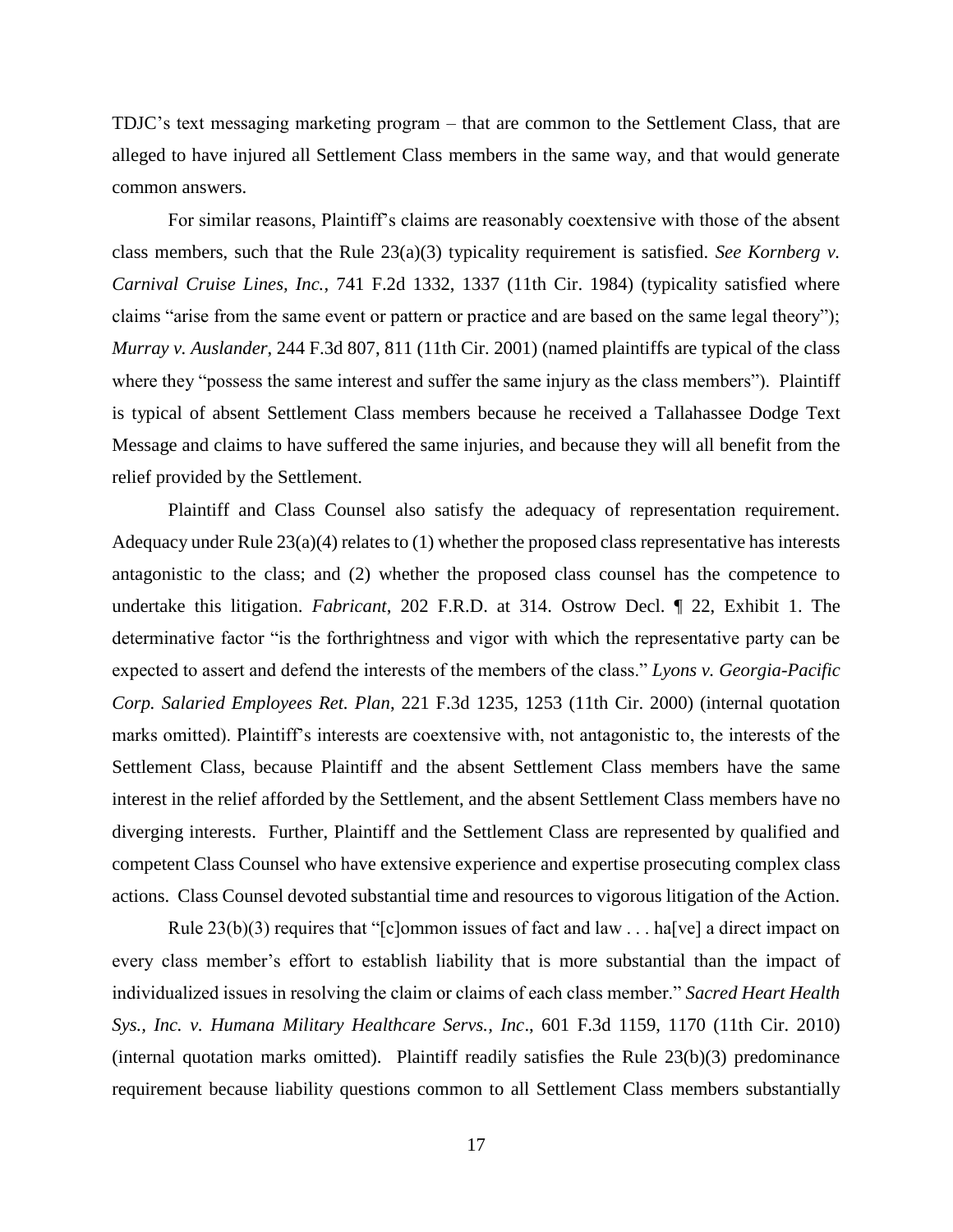outweigh any possible issues that are individual to each Settlement Class member. Further, resolution of thousands of claims in one action is far superior to individual lawsuits, because it promotes consistency and efficiency of adjudication. *See* Fed. R. Civ. P. 23(b)(3). For these reasons, the Court should certify the Settlement Class.

#### **f. The Court Should Approve the Proposed Notice Program**

"Rule  $23(e)(1)(B)$  requires the court to direct notice in a reasonable manner to all class members who would be bound by a proposed settlement, voluntary dismissal, or compromise regardless of whether the class was certified under Rule 23(b)(1), (b)(2), or (b)(3)." *Manual for Compl. Lit.* § 21.312 (internal quotation marks omitted). The best practicable notice is that which is "reasonably calculated, under all the circumstances, to apprise interested parties of the pendency of the action and afford them an opportunity to present their objections." *Mullane v. Cent. Hanover Bank & Trust Co*., 339 U.S. 306, 314 (1950). To satisfy this standard, "[n]ot only must the substantive claims be adequately described but the notice must also contain information reasonably necessary to make a decision to remain a class member and be bound by the final judgment or optout of the action." *Twigg v. Sears, Roebuck & Co*., 153 F.3d 1222, 1227 (11th Cir. 1998) (internal quotation marks omitted); *see also* Manual for Compl. Lit., § 21.312 (listing relevant information).

The Notice program satisfies all of these criteria. As recited in the Settlement and above, the Notice Program will inform Settlement Class members of the substantive terms of the Settlement. It will advise Settlement Class members of their options for remaining part of the Settlement Class, for objecting to the Settlement, Class Counsel's Attorneys' fee application and/or request for Service Award, or for opting-out of the Settlement, and how to obtain additional information about the Settlement. The Notice Program is designed to reach a high percentage of Settlement Class members, and exceeds the requirements of Constitutional Due Process. Therefore, the Court should approve the Notice Program and the form and content of the Notices.

## **V. Proposed Schedule of Events**

In connection with Preliminary Approval of the Settlement, the Court should also set a date and time for the Final Approval Hearing. Other deadlines in the Settlement approval process, including the deadlines for requesting exclusion from the Settlement Class or objecting to the Settlement, will be determined based on the date of the Final Approval Hearing or the date on which the Preliminary Approval Order is entered. Class Counsel propose the following schedule: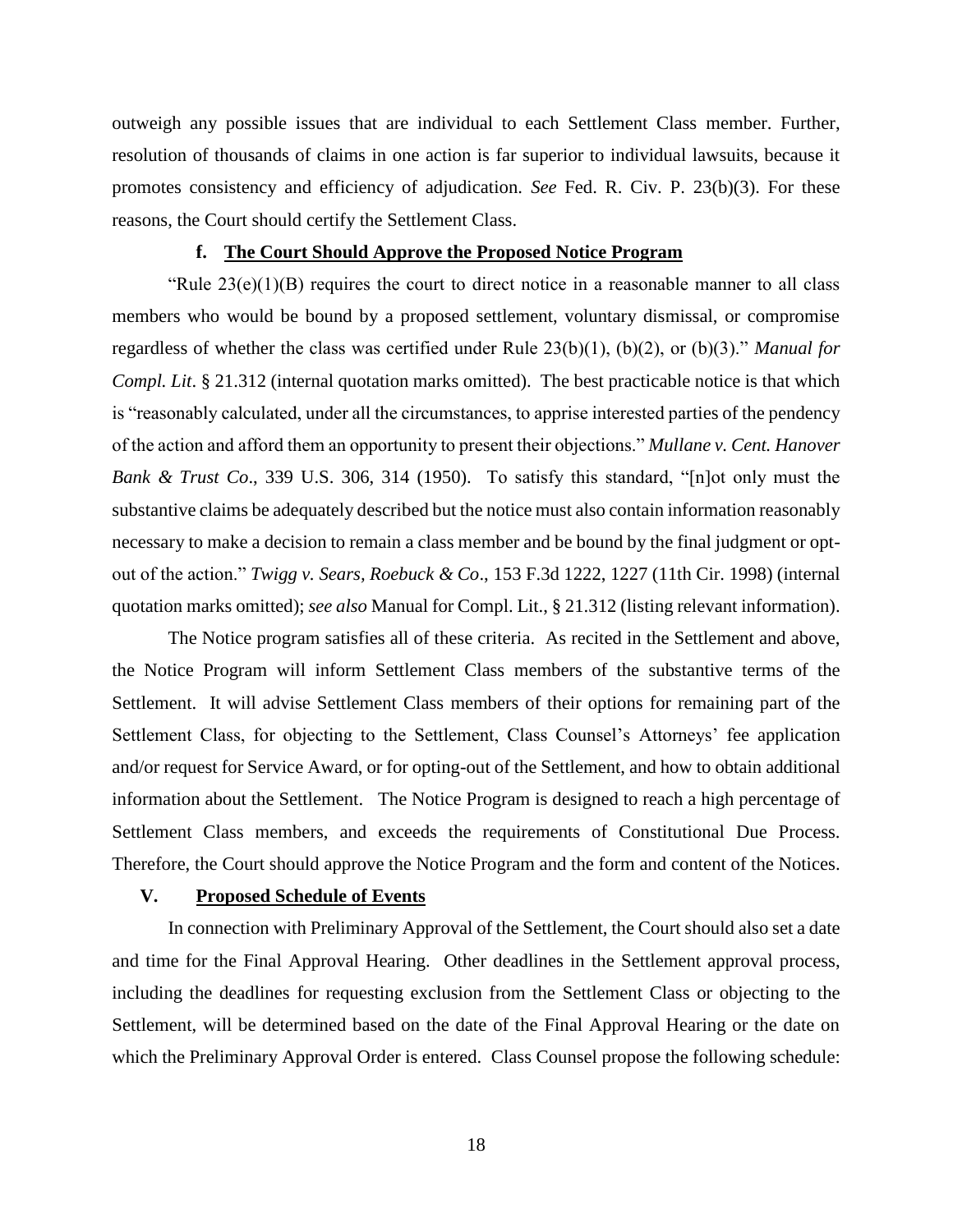| <u>Event</u>                                   | Date                                        |
|------------------------------------------------|---------------------------------------------|
| Deadline for Completion of Mailed Notice       | 45 days before the Final Approval Hearing   |
| Program                                        |                                             |
| Deadline for the Email Notice Program          | 70 days before the Final Approval Hearing   |
| Deadline for the Online Notice Program         | 70 days before the Final Approval Hearing   |
| Deadline for filing papers in support of Final | 45 days prior to the Final Approval Hearing |
| Approval of the Settlement and Class           |                                             |
| Counsel's application for an award of          |                                             |
| attorneys' fees and expenses                   |                                             |
| Deadline for opting-out of Settlement and      | 30 days prior to the Final Approval Hearing |
| submission of objections                       |                                             |
| Responses to Objections                        | 15 days prior to the Final Approval Hearing |
| The Final Approval Hearing                     | Approximately 90 days after Preliminary     |
|                                                | Approval                                    |
| The last day that Settlement Class members     | 15 days after the Final Approval Hearing    |
| may submit a Claim Form to the Settlement      |                                             |
| Administrator.                                 |                                             |

## **VI. Conclusion**

Based on the foregoing, Plaintiff and Class Counsel respectfully request that the Court: (1) grant Preliminary Approval to the Settlement; (2) certify for settlement purposes the proposed Settlement Class, pursuant to Rule 23(b)(3) and (e) of the Federal Rules of Civil Procedure; (3) approve the Notice program set forth in the Agreement and approve the form and content of the Notices and Claim Form, attached to the Settlement Agreement as Exhibits 1-4; (4) approve and order the opt-out and objection procedures set forth in the Agreement; (5) appoint Plaintiff, Seth F. Masson, as Class Representative; (6) appoint as Class Counsel the law firms and attorneys listed in paragraph 5 of the Agreement; and (7) schedule a Final Approval Hearing during the week of May 7, 2017. A Proposed Preliminary Approval Order is attached hereto as *Exhibit C*.

Dated: December 18, 2017.